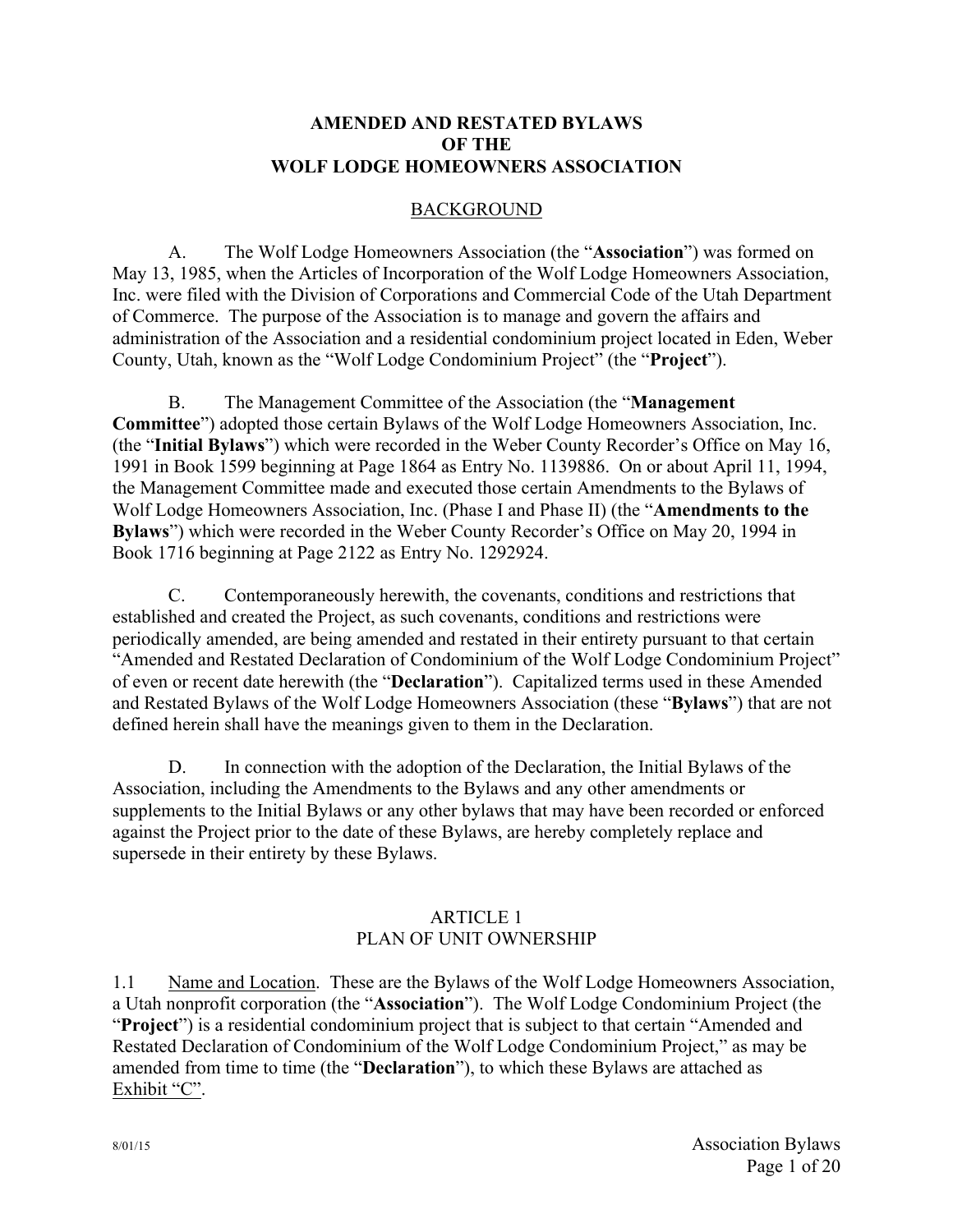1.2 Principal Office. The principal office of the Association shall be located at such office as may be designated by the Board from time to time.

1.3 Purposes. The Association has been formed for the purpose of governing the Project and serving as a means through which the Owners may take action with regard to the administration, management and operation of the Project including the Units and Common Areas therein.

1.4 Applicability of Bylaws. The Association, all Owners and all persons using the Project (including any tenants or any other occupants of the Units) shall be subject to these Bylaws and to all rules and regulations that may be adopted by the Board on behalf of the Association pursuant to the Declaration and/or these Bylaws.

1.5 Composition of Association. The Association shall be composed of all Owners and the Association itself, to the extent the Association owns any Unit or Units within the Project.

## 1.6 Incorporation of Association.

(a) The Association has been incorporated under the Utah Revised Nonprofit Corporation Act (Utah Code Section 16-6a *et seq.*) (the "**Nonprofit Act**"). The Articles of Incorporation of the Association shall be consistent with the Declaration and these Bylaws, and these Bylaws shall constitute the Bylaws of the incorporated Association.

(b) In the event the incorporated Association shall at any time be dissolved, whether inadvertently or deliberately, it shall automatically be succeeded by an unincorporated association of the same name. In that event, all of the property, powers and obligations of the incorporated Association existing immediately prior to its dissolution shall thereupon automatically vest in the successor unincorporated association, which vesting shall thereafter be confirmed and evidenced by appropriate conveyances and assignments by the incorporated Association. To the greatest extent possible, any such successor unincorporated association shall be governed by the Articles of Incorporation and Bylaws of the incorporated Association as if they had been made to constitute the governing documents of the unincorporated association.

1.7 Definitions. The definitions contained in or adopted by the Declaration shall be applicable to these Bylaws

## ARTICLE 2 MEETING OF ASSOCIATION MEMBERS

2.1 Place of Meeting. The Association shall hold meetings at a location that is suitable and convenient to the Members as may be designated by the Board from time to time.

2.2 Annual Meetings. There shall be an annual meeting of the Members which may be held no earlier than ninety (90) days prior to, and no later than ninety (90) days after, the first day of each fiscal year. The Board shall determine the exact date of the annual meeting. The Board shall deliver written notice of such annual meeting to the Members and all Eligible Mortgagees no later than thirty (30) calendar days prior to the date fixed for such meeting.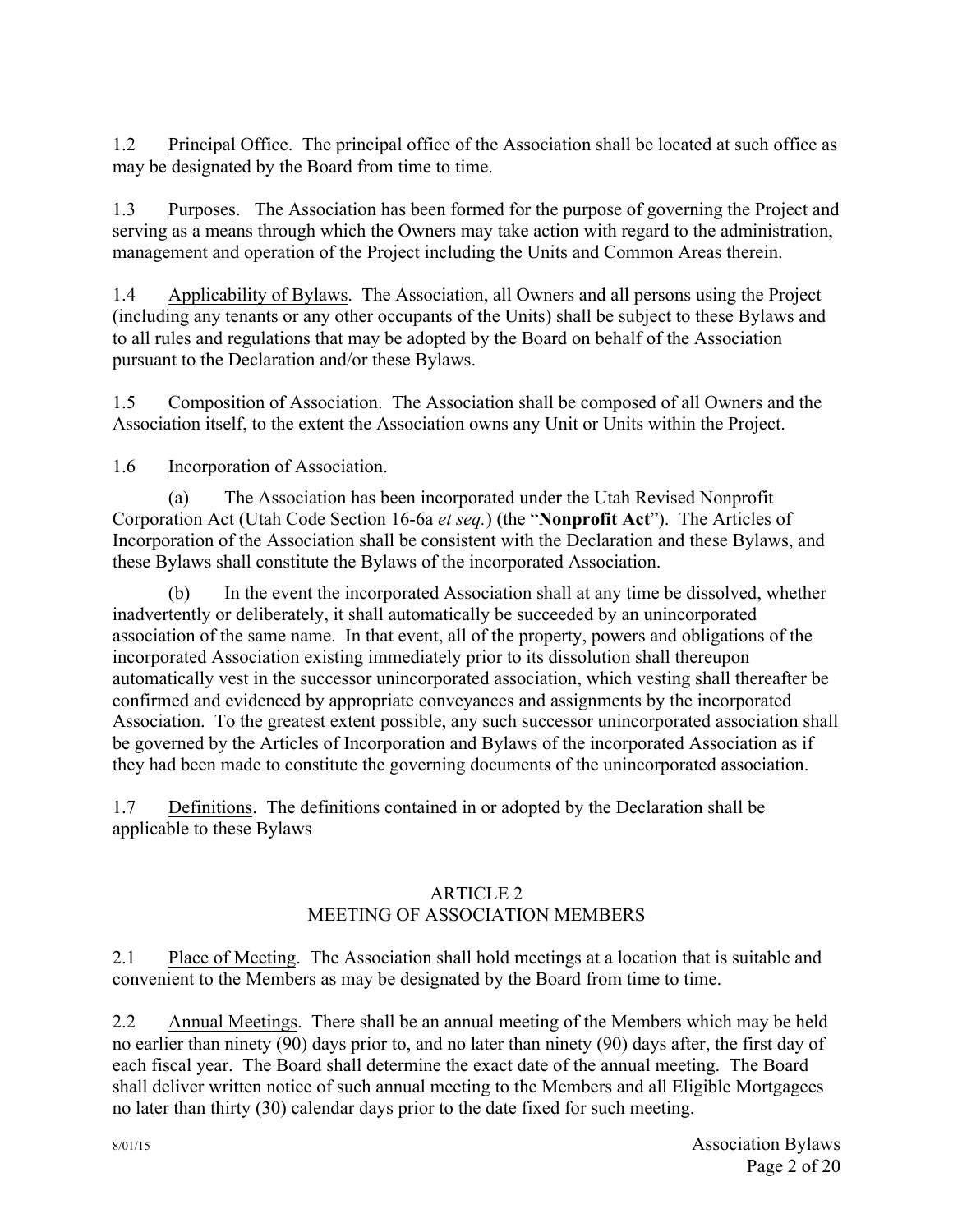Prior to each annual meeting of the Members, the Board may post on the Association's website, or may otherwise cause to be furnished to the Members for their review:

(i) a copy of the proposed Annual Budget for the coming fiscal year, and the estimated allocation of Annual Assessments to each Member;

(ii) a summary statement of the Operating Expenses for the fiscal year just ended and the fiscal year covered by the proposed Annual Budget; and

(iii) a copy of any documents related to any matters described in the annual meeting notice as matters to be discussed and/or approved at such meeting (for example, and without limitation, Association contracts or agreements).

2.3 Special Meetings. Special meetings of the Members may be called at any time for the purpose of considering matters that require the approval of all or some of the Members, or for any other reasonable purpose. Such meetings may be called by (i) written notice of the President of the Association upon the decision of the President, (ii) a written request signed by any two (2) or more Board members, or (iii) by written request of Members cumulatively holding at least twenty-five percent (25%) of the total voting rights in the Association, which notice shall be delivered according to Section 2.4 below. Business transacted at any special meeting shall be confined to the purposes stated in the written notice of such meeting.

2.4 Notice of Meetings. Members must be provided with written notice of each annual or special meeting of Members either via U.S. mail, e-mail, or other electronic methods (including by posting on the Association's website) as specifically set forth under this Section 2.4.

2.4.1 Contents of Notice. Each notice shall include the following information: (a) the place, day and hour of the meeting; (b) a description of any matter or matters that must be approved by the Members at such meeting; and (c) in the case of a special meeting, the purpose of such meeting.

2.4.2 Mailed Notice. If notice of any Member meeting is delivered via United States Postal Service (USPS) first-class mail, such notice must be mailed to each Member entitled to vote at such meeting no less than ten (10) days but no more than thirty (30) days before the date of the meeting. Each Member shall register with the Association such Member's current mailing address for the purpose of delivering notices as set forth in these Bylaws and the Declaration. Such registered address may be changed from time to time by written notice to the Association. If no address is registered with the Association, the address of a Member's Unit shall be deemed to be that Member's registered address for purposes of notice under this Subsection 2.4.2.

2.4.3 Electronic Notice. Notice of any meeting may be delivered to Members via email or posting notice of such meeting on the Association's website. However, any Member may, by written demand to the Board, require that the Association provide notice to such Member only via USPS mail.

2.5 Members of Record. Upon purchasing a Unit in the Project, an Owner shall become a Member of the Association and shall promptly furnish to the Association a copy of the recorded instrument by which ownership of such Unit has been vested in such Owner, which copy shall be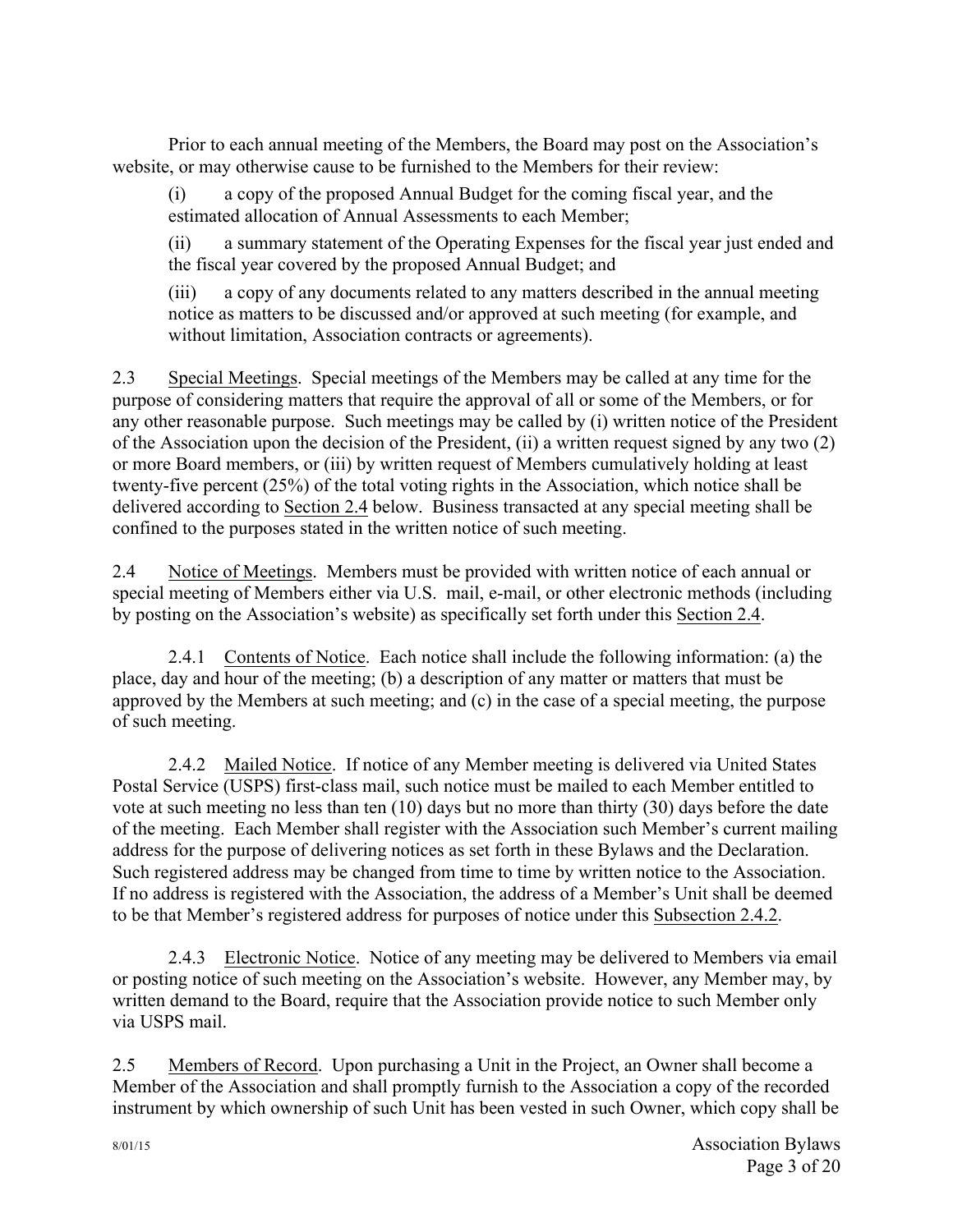maintained in the records of the Association. There shall be only one (1) Member for each Unit, regardless of the number of Owners for such Unit. A person purchasing a Unit under an executory contract or purchase agreement shall not be deemed the Owner of such Unit or a Member of the Association until such time as title to such Unit becomes vested in such person. For the purpose of determining Members entitled to receive notice of, or to vote at, any meeting of the Members, the Board may designate a record date, which shall be no less than thirty (30) calendar days and nor more than sixty (60) calendar days prior to the meeting, for determining Members entitled to receive notice of, or to vote at, the meeting. If no record date is designated, the date on which notice of the meeting is mailed shall be deemed as the record date for determining Members entitled to receive notice of, or to vote at, the meeting. The persons or entities appearing in the records of the Association on such record date as the Members of record of Units in the Project shall be deemed to be the Members of record entitled to receive notice of, and vote at, the meeting of the Members.

2.6 Voting Rights. As set forth under Section 4.3 of the Declaration, the total voting power of all Members shall be equal to the number of Units in the Project. Accordingly, assuming that all Members are entitled to vote on a particular matter (*i.e.* no Members have been denied the right to vote due to delinquent Assessments as set forth under Subsection 9.4.3 of the Declaration), the total number of votes of all Members shall be One Hundred Forty Four (144). As set forth under Section 4.3 of the Declaration, there shall be one vote and one "voting representative" for each Unit. The Board shall be entitled to cast a vote on behalf of any Unit which has been acquired by or on behalf of the Association. Any such vote must be cast on behalf of the Unit consistent with a majority vote of the Board. The Board shall not be entitled to cast a vote on behalf of any Unit that has been acquired by or on behalf of the Association with regard to any election of Board members.

## 2.7 Proxies, Absentee Ballots and Rights of Mortgagees.

2.7.1 Proxies. Any vote may be cast by proxy. A proxy given by a Member to any person who represents the Member at meetings of the Association shall be in writing, dated and signed by such Member and shall be filed with the Secretary no later than three (3) calendar days prior to the meeting at which such proxy is intended to be utilized. A proxy may only be assigned to and exercised by a person who is an Owner, except as otherwise provided in Section 2.8 below. No proxy shall be valid after the meeting for which it was solicited (but a proxy shall be valid for any vote regarding adjournment of the meeting for which it was solicited), unless otherwise expressly stated in the proxy; provided, however, no proxy may be valid for more than eleven (11) months after the date of execution. No proxy shall be valid if it purports to be revocable without notice.

A Member may revoke his or her proxy by: (a) attending and voting at the meeting at which such proxy was intended to be utilized (as evidenced by the writing under which the proxy was authorized) and voting in person; or (b) signing and delivering to the Secretary (i) a writing stating that the appointment of the proxy is revoked; or (ii) a subsequent proxy appointment form; or (c) in the event of a vote that is being conducted by written ballot in lieu of a meeting pursuant to Section 2.14 below, signing and delivering to the Board a writing stating that the appointment of the proxy is revoked.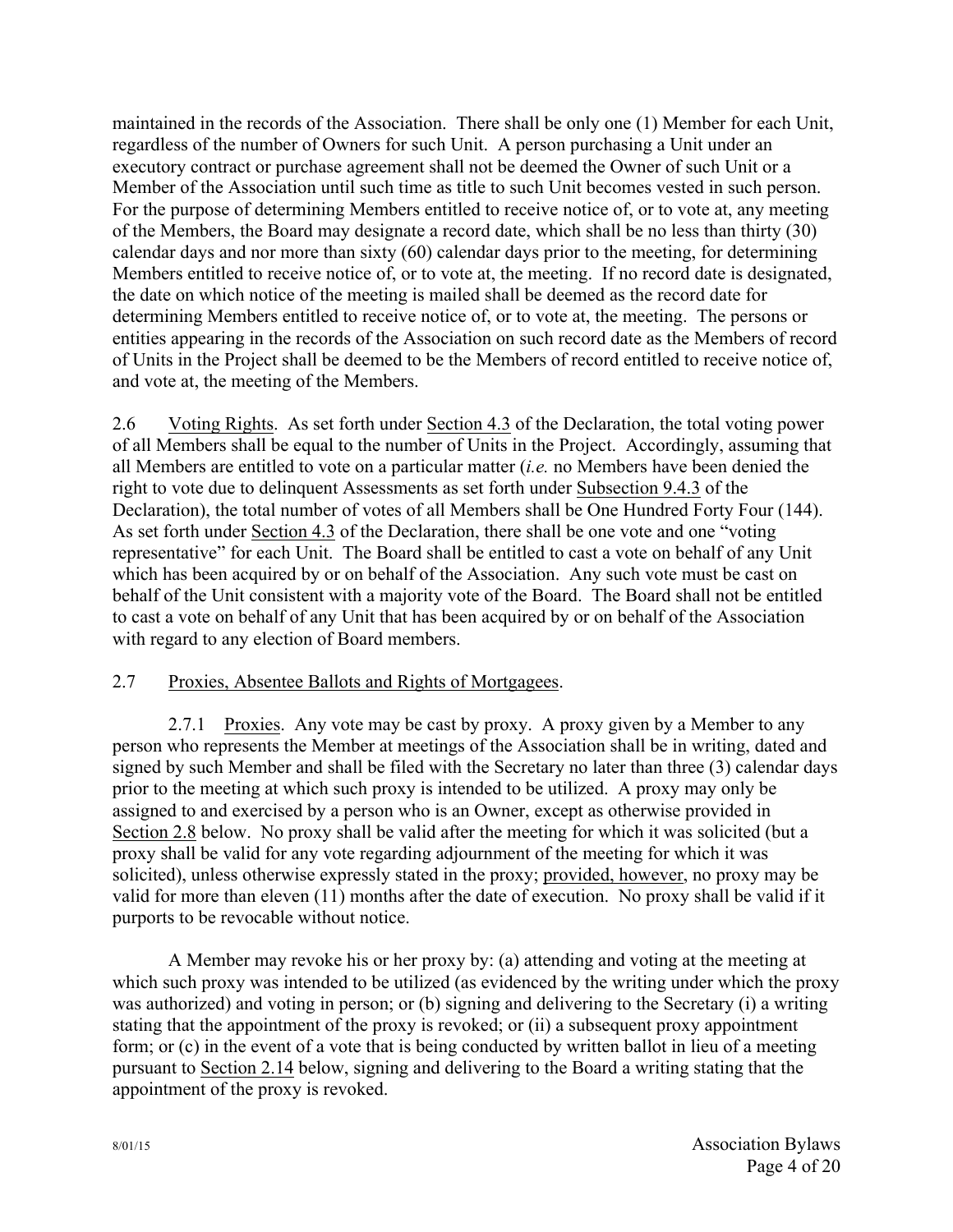Every proxy shall automatically cease upon sale of the Unit. A proxy must be for the entire voting right of a Unit with no divisions accepted. With regard to any Unit that is owned by more than one Owner, if any such Owners delivers to the Board a written objection to the proxy given for such Unit (which written objection must be received by the Board no later than three (3) calendar days prior to the meeting or vote at which such proxy is intended to be utilized) the proxy shall be deemed invalid and, if the Owners of such Unit are unable to collectively agree as to how their vote is to be cast, they shall lose their right to vote on the matter in question.

2.7.2 Absentee Ballots. Any vote may be cast by absentee ballot.

2.7.3 Mortgagee Rights. An Owner may pledge or assign the Owner's voting rights to a Mortgagee. In such a case, the Mortgagee or its designated representative shall be entitled to receive all notices to which the Owner is entitled hereunder and to exercise the Owner's voting rights from and after the time that the Mortgagee shall have given written notice of the pledge or assignment to the Board. Any first Mortgagee may designate a representative to attend all or any meetings of the Association.

## 2.8 Fiduciaries and Joint Owners.

2.8.1 Fiduciaries. An executor, administrator, guardian, or trustee may vote in person or by proxy at any meeting of the Association with respect to any Unit owned or held in such capacity, whether or not the same shall have been transferred to his or her name; provided, however, that the person shall satisfy the Secretary that he or she is the executor, administrator, guardian, or trustee holding the Unit in such capacity.

2.8.2 Ownership by Corporation, Partnership or Other Legal Entity. If a Unit is owned by a corporation, partnership, limited liability company or other form of legal entity, such corporation, partnership, limited liability company or other entity shall designate a person who is an officer of such corporation, a partner of such partnership, a manager or member of such limited liability company, or a principal or owner of such other legal entity to cast the vote for such Unit. Such written designation shall be given to the Secretary not less than three (3) days before the date any vote is to be cast. If no such designation is provided to the Secretary, the vote for such Unit may not be cast.

2.8.3 Joint Owners. Whenever any Unit is owned by two or more persons jointly, according to the records of the Association, then each co-Owner shall be deemed to have given each of the other co-Owners his or her proxy to cast the vote for such Unit, and any co-Owner may cast the vote for such Unit at any meeting or for any other purpose requiring the consent or approval of the Members herein, unless the Board has received a written protest from a co-Owner of such Unit not less than three (3) days prior to the date any vote or approval is to be cast or given. If the Board receives such a written protest, then none of the co-Owners of such Unit shall be entitled to vote without the approval of all co-Owners. In the event of disagreement among the co-Owners, the vote of the Unit shall be disregarded completely in determining the proportion of votes given with respect to the matter.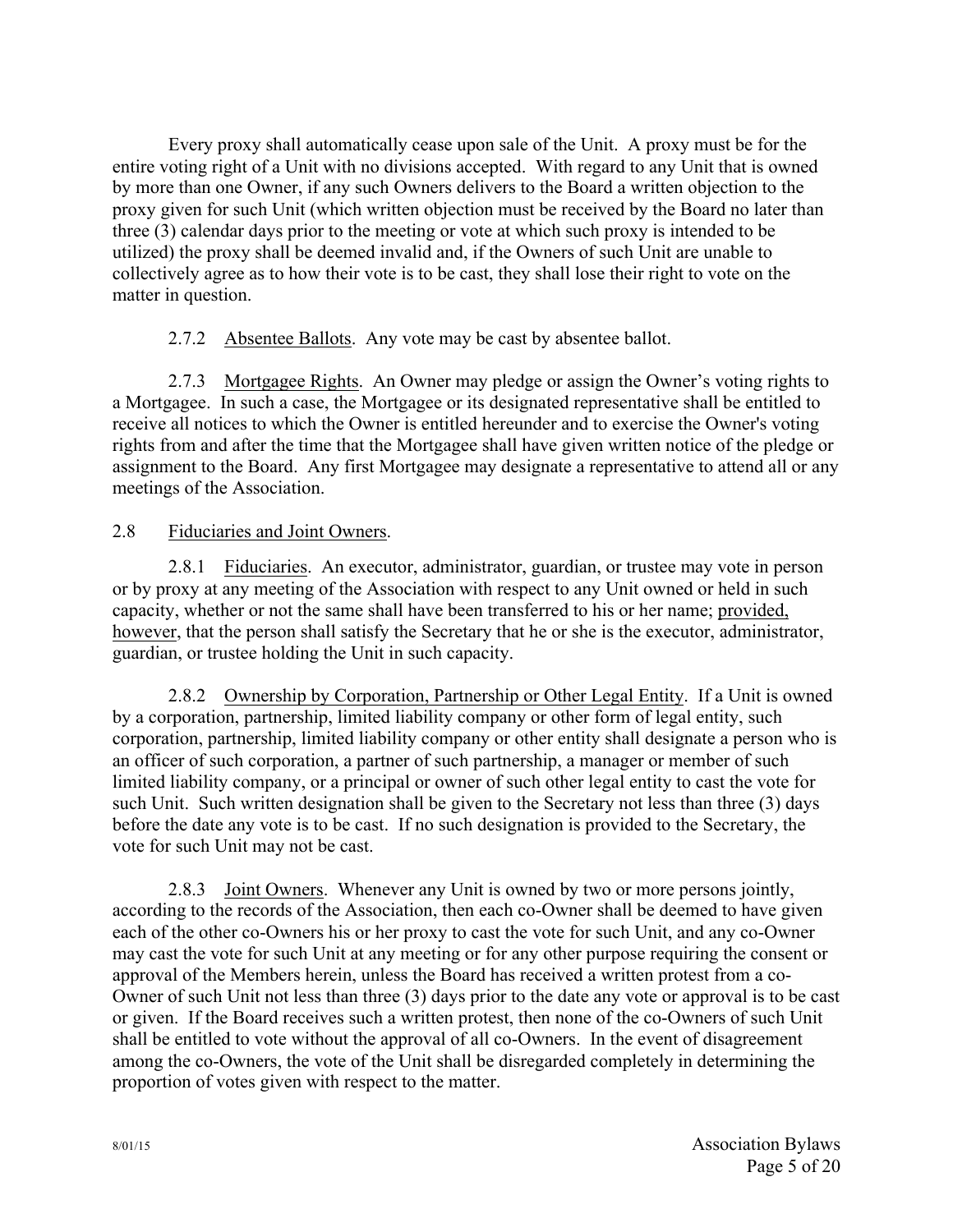2.9 Quorum of Members. At any meeting of the Members, those Members who are represented for any purpose at such meeting and entitled to vote shall constitute a quorum. Once a Member is represented for any purpose at a meeting, including the purpose of determining that a quorum exists, the Member is considered present for quorum purposes for the remainder of the meeting and for any adjournment of that meeting, unless a new record date is or shall be set for that adjourned meeting.

2.10 Binding Vote. The vote of the holders of more than fifty percent (50%) of the Members present (whether in-person, by proxy, or by absentee ballot) at a meeting at which a quorum is constituted shall be binding upon all Members for all purposes except where a higher percentage vote is required by law, the Declaration, or these Bylaws.

2.11 Waiver of Irregularities. All inaccuracies and irregularities in calls or notices of meetings and in the manner of voting, form of proxies and the method of ascertaining Members present shall be deemed waived if no objection is made either at the meeting or within thirty (30) calendar days of the date of the meeting.

2.12 Order of Business. The order of business at annual meetings of the Association shall be according to the order established by the President, and by way of example, may include the following: (a) calling of the roll and certifying of proxies; (b) proof of notice of meeting or waiver of notice; (c) reading of minutes of preceding meeting; (d) reports of officers; (e) reports of committees, if any; (f) election of Board members; (g) unfinished business; (h) new business or such other matters as the President deems appropriate; and (i) adjournment.

2.13 Meeting Procedure. When any dispute arises as to conduct of meetings of Members, the Association agrees to follow rules of order as established in the latest edition of "Robert's Rules of Order."

## 2.14 Action by Written Ballot in Lieu of a Meeting.

2.14.1 Action by Written Ballot. At the discretion of the Board, any action, except removal of Board members, that may be taken at any annual or special meeting of the Association may be taken without a meeting if the Association delivers a written ballot to every Member who is entitled to vote on the matter not less than fifteen (15) calendar days prior to the date on which the ballots must be received by the Association in order to be counted.

2.14.2 Form and Effect of Ballot. The written ballot must set forth each proposed action and provide an opportunity to vote for or against each proposed action. If approved by the Board, any Member who has the right to vote at an annual meeting, but cannot personally attend such meeting, may be permitted to submit his or her vote via electronic transmission in a manner satisfying the requirements of the Nonprofit Act.

2.14.3 Information Required in Ballot Solicitations. All solicitations for votes by written ballot must:

(1) State the number of responses needed to meet any applicable quorum requirements and the total percentage of votes needed for approval (including a statement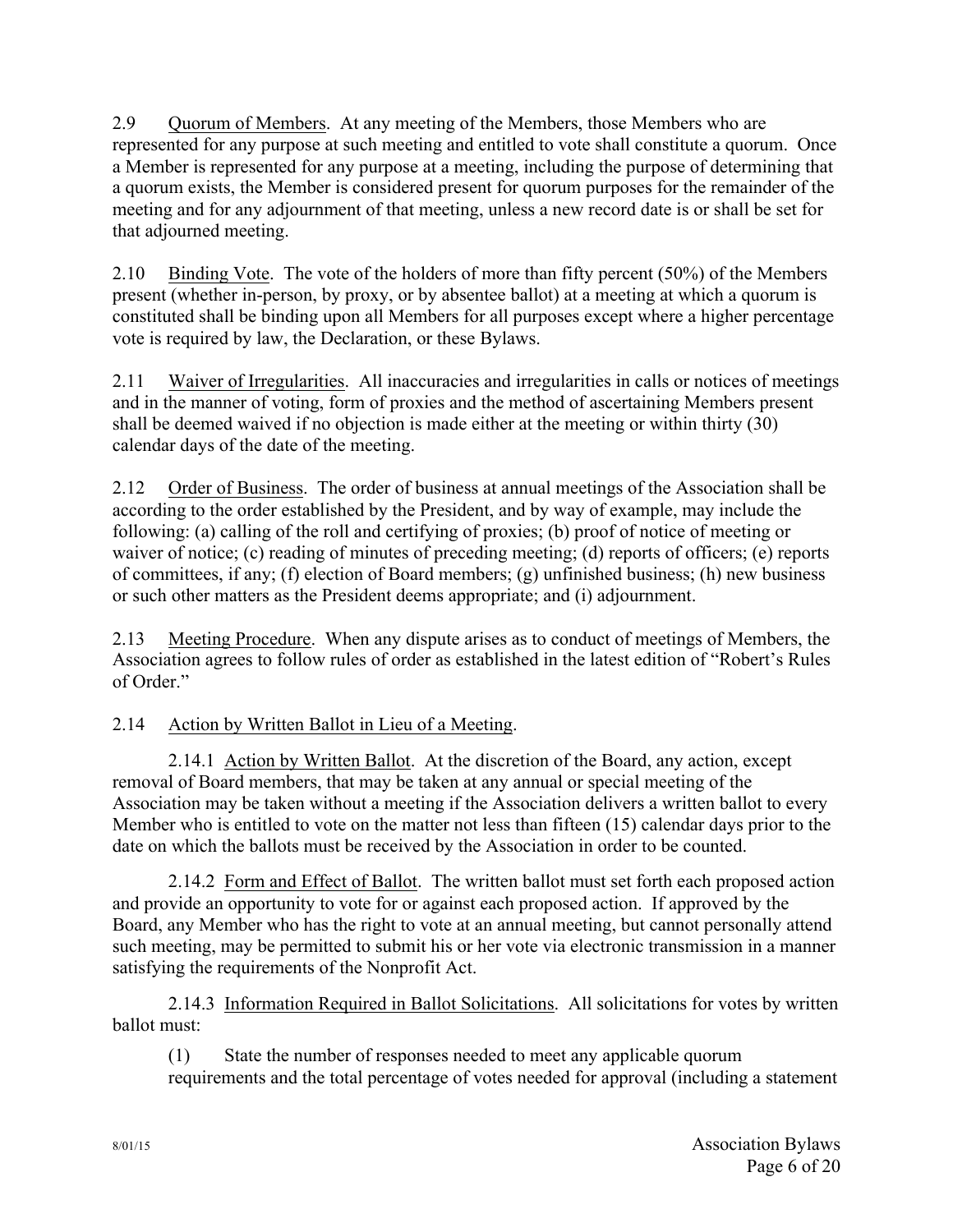that matters may approved by a majority of votes present or by proxy at any duly constituted meeting at which a quorum is present).

(2) Specify the period during which the Association will accept written ballots for counting, which period shall end on the earliest of the following unless the vote is pursuant to the secrecy procedure described in Subsection 2.14.4: (a) The date on which the Association has received a sufficient number of approving ballots to pass the proposal; (b) the date on which the Association has received a sufficient number of disapproving ballots to render the proposal impossible of passage; or (c) a date certain on which all ballots must be returned to be counted.

2.14.4 Determination of Vote. The outcome of a vote by written ballot in lieu of a meeting shall be determined by the Board within seventy-two (72) hours of the deadline for return of ballots, or in the event the ballot return date is postponed, within forty-eight (48) hours of the postponed date. Matters that may be voted on by written ballot shall be deemed approved or rejected as follows:

(1) If approval of a proposed action would otherwise require a meeting at which a certain quorum must be present and at which a certain percentage of total votes cast is required to authorize the action, the proposal will be deemed as approved when the date for return of ballots has passed, a quorum of Members has voted and the required percentage of approving votes has been received. Otherwise, the proposal shall be deemed to be rejected.

(2) If approval of a proposed action otherwise would require a meeting at which a specified percentage of Members must authorize the action, the proposal shall be deemed to be approved when the percentage of total votes cast in favor of the proposal equals or exceeds such required percentage. The proposal shall be deemed rejected when the number of votes cast in opposition renders approval impossible or when both the date for return of ballots has passed and such required percentage has not been met.

(3) Votes may be counted from time to time before the final return date to determine whether the proposal has passed or failed by the votes already cast on the date they are entered.

2.14.5 Member Notification of Ballot Results. The Board shall notify the Members (via mail, email or the Association's website) of the results of the ballot meeting no later than twenty (20) calendar days after the ballots have been counted.

#### ARTICLE 3 BOARD OF DIRECTORS – SELECTION, TERM OF OFFICE

3.1 Number and Qualifications.

(a) The affairs of the Association shall be governed by a Board of Directors composed of five (5) Directors. The term of office shall be three (3) calendar years, and the expiration of such terms may, to the extent practical or possible, be offset or staggered such that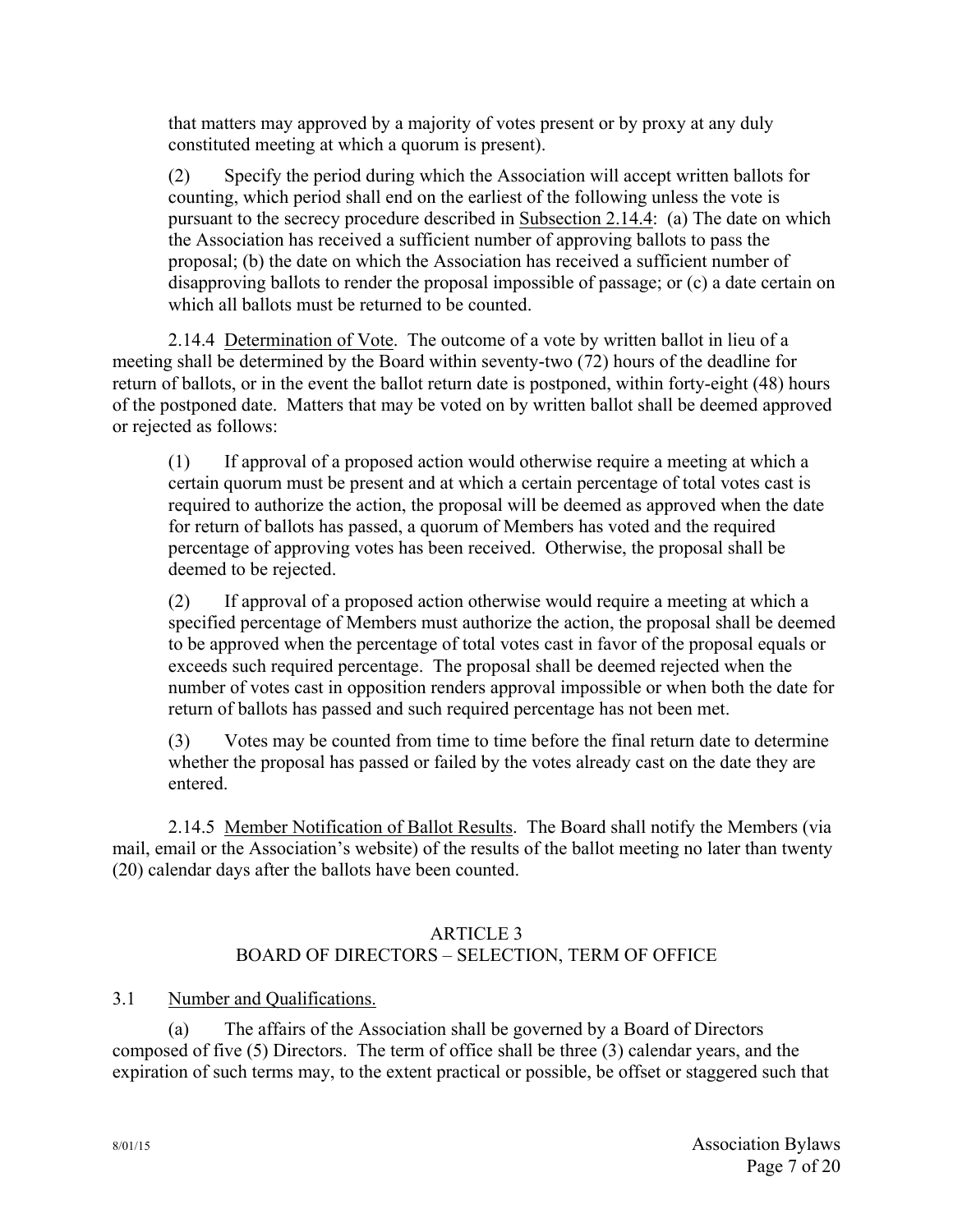the normal number of vacancies in any given calendar year will not be a majority of the positions on the Board.

(b) A Board member must be an Owner or the co-Owner of a Unit. However, multiple Owners of the same Unit may not serve as Board members simultaneously. An officer of a corporation, a partner of a partnership, a member or manager of a limited liability company, a trustee of a trust, or a personal representative of an estate may serve on the Board if the corporation, partnership, limited liability company, trust or estate owns a Unit.

3.2 Vacancies. Vacancies on the Board, caused by any reason other than the removal of a Board member by a vote of the Association, may be filled for the balance of the term of each Board membership by vote of a simple majority of the remaining Board members even though they may constitute less than a quorum. If the remaining Board members are unable to achieve a simple majority to fill a vacancy of the Board, that Board vacancy shall be filled by a vote of all Owners pursuant to the Association's process for electing Directors. Each person so elected to fill a vacancy of the Board shall complete the term of the vacated Board position.

## 3.3 Removal of Board Members.

(a) At any annual or special meeting of the Members, other than a meeting by written ballot conducted pursuant to Section 2.14 above, any one or more of the Board members may be removed with or without cause. If a Board member is to be removed without cause, a majority of all Members must vote in favor of such removal (and not just a majority of the Members present in person or by proxy at a meeting of Members). If a Board member is to be removed for cause, a majority of the Members present in person or by proxy at a duly constituted meeting must approve such removal. At any meeting where a Board member is removed, a successor Board member may be elected to fill such vacancy by a majority of the Members present at such meeting. The notice of a meeting called to remove a Board member must state that the removal is to be considered and any Board member whose removal has been proposed by the Owners may be given an opportunity to be heard at the meeting. As used herein, "for cause" shall include the Board (i) being convicted or pleading "no contest" to felony or a crime of moral turpitude, (ii) being delinquent in the payment of his or her dues or other fees to the Association for a period of more than two (2) months, (iii) chronically failing to abide by the rules and regulations of the Association, (iv) embezzling, misappropriating or misusing any funds of the Association, or (v) engaging in any other serious misconduct relating to his or her conduct as a Board member.

(b) The Board may remove a member of the Board for cause by the vote of a majority of all Board members then in office. In addition to what constitutes "for cause" in Section 3.3(a) above, "for cause" for purposes of this Section 3.3(b) shall also include (i) suing, or being sued by the Association or the Board or (ii) being absent from three (3) consecutive regular meetings of the Board. Any vacancy on the Board resulting from the removal of a Director pursuant to this Section 3.3(b) shall be filled as provided in Section 3.2 of these Bylaws.

3.4 Compensation. No Board member shall receive compensation for any service he or she may render to the Association. However, any Board member may be reimbursed for reasonable actual expenses incurred in the performance of his or her duties.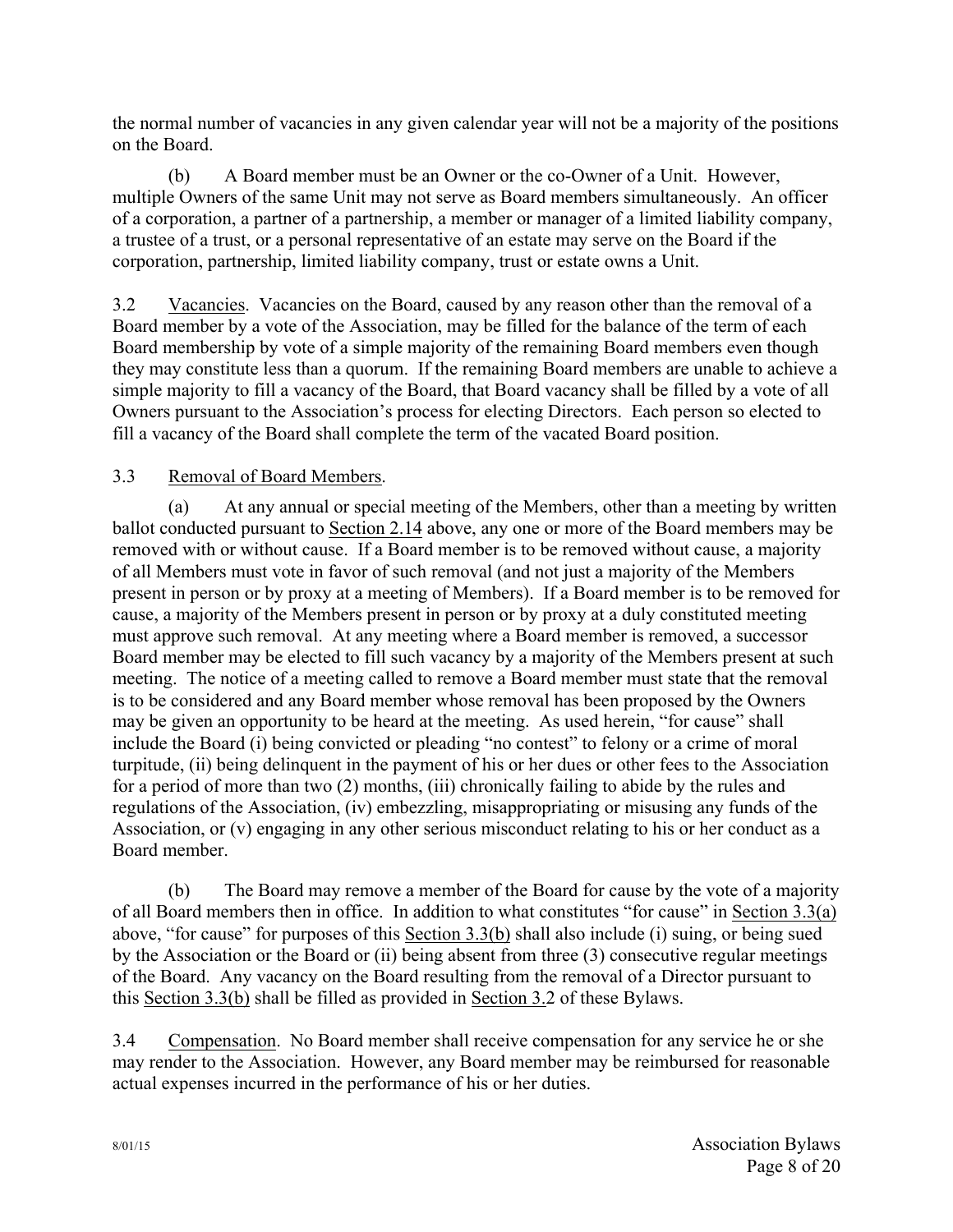3.5 Action Taken Without A Meeting. The Board members shall have the right to take any action in the absence of a meeting which they could take a regular or special meeting by obtaining the written approval of all the Board members in accordance with Section 16-6a-813 of the Nonprofit Act, as amended from time to time. Any action so approved shall have the same effect as though taken at a meeting of the Board members.

## ARTICLE 4

# NOMINATION AND ELECTION OF DIRECTORS

4.1 Nomination. Not less than forty-five (45) days prior to the annual meeting of Members, the Board shall cause a notice of the upcoming meeting to be given to the Members informing them of the date, time and place of the annual meeting, the number of seats on the Board that will be open for election at such meeting and the procedures for nominating persons to serve on the Board. Such notice may include (i) the names of members of the Board whose seat on the Board is open for election and whether or not such person intends to run for re-election and (ii) the names of persons the Board is nominating to serve on the Board for each seat open for election. Owners may also nominate persons to serve on the Board by sending a petition or nomination to the Secretary or other person designated by the Board (which may include the property manager) not less than fifteen (15) days prior to the annual meeting signed by the Owners of at least five (5) Units.

4.2 Qualification of Board Members. Only natural persons who are Owners and over the age of twenty-one (21) may serve on the Board; provided, however, if a Unit is owned by a corporation, trust, partnership, limited liability company or other form of legal entity, then an officer of such corporation, a trustee of such trust, a partner of such partnership, a member or manager of such limited liability company, or an owner or principal of such other legal entity may be nominated and serve on the Board. If a Unit is owned by two (2) or more Owners, only one of such co-Owners may serve on the Board at any one time.

4.3 Notice of Nominees. Not less than ten (10) days prior to the annual meeting of Members, the Board shall cause notice to be given to the Members of the names of persons who have been nominated to serve on the Board for the seats open for election. Such notice may be given by email or posting the same on the Association's website. Such notice may include a biographical sketch of each such nominee provided by the nominee, including a statement of such nominee's qualifications, objectives or other purpose for serving on the Board. At the annual meeting, the Board may give each nominee an opportunity to speak to the Members concerning his or her qualifications and objectives.

4.4 Voting. The Board shall cause ballots to be sent to the Members within ten (10) following the annual meeting of Members. Members shall be required to return the ballots not later than twenty (20) days after the date the ballots are sent to the Members. Members may cast one (1) vote for each Unit owned by them for each seat open for election. Nominees with the highest number of votes will be elected to fill the seats open for election. The results of the election shall be posted at the Clubhouse and on the Association's website.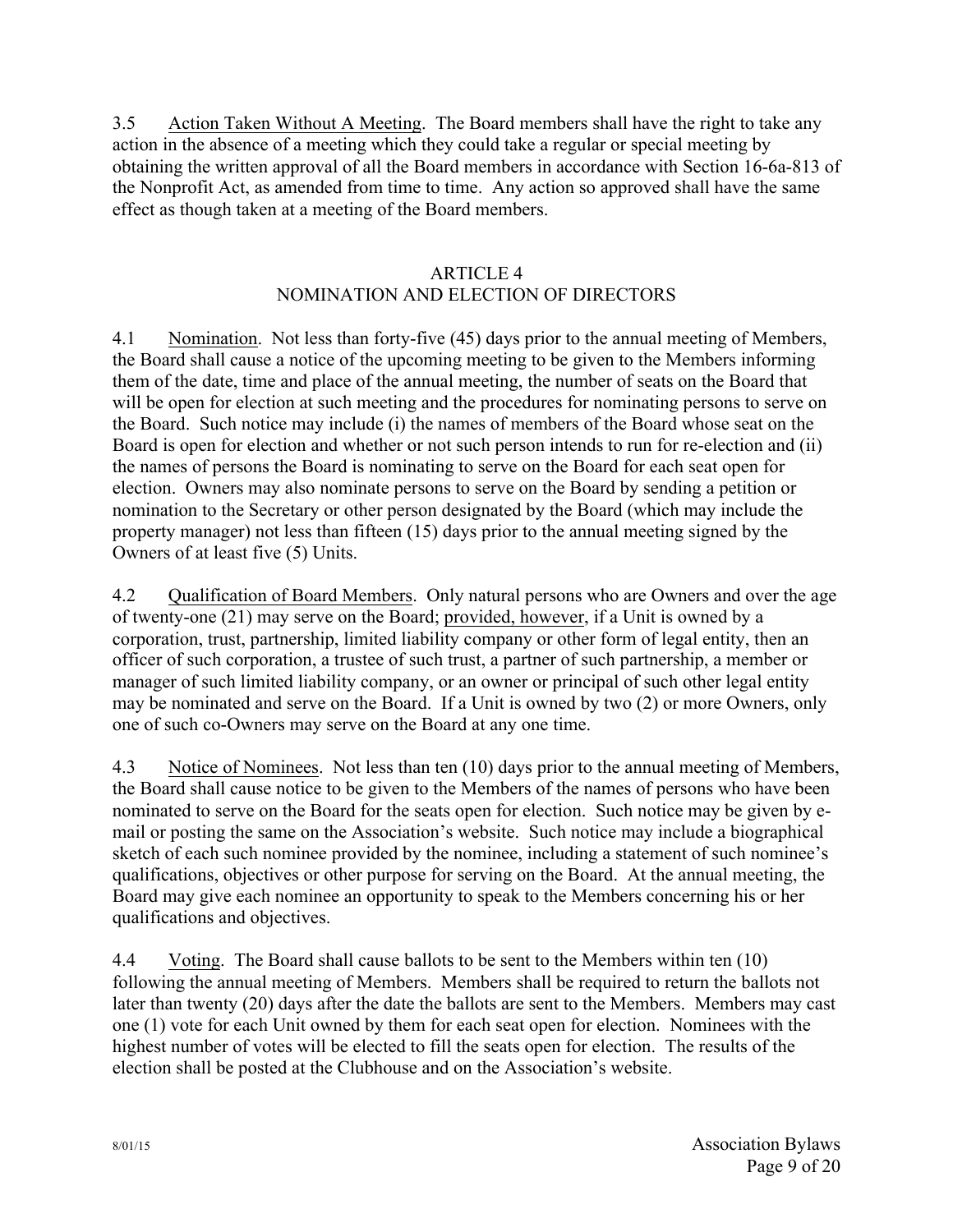## ARTICLE 5 MEETINGS OF THE BOARD OF DIRECTORS

5.1 Initial Meeting Following Election. At the first meeting of the Board following an annual meeting of Members at which new Board members were elected, the Board shall elect a member of the Board to serve as President, Vice President, Secretary and Treasurer in accordance with Section 7.2 below and may conduct any other Association business.

5.2 Regular Meetings. Regular meetings of the Board shall be held not less than six (6) times during each fiscal year, with each such meeting being held not less than once every other calendar month, at such place and hour as may be fixed from time to time by resolution of the Board. Should the Board meeting fall on a legal holiday, then that meeting shall be held at the same time on the next day which is not a legal holiday, or at another date and time agreed upon by the Board with notice to all members of the Board.

5.3 Special Meetings. Special meetings of the Board shall be held when called by the President of the Association, or by any two (2) Board members, after not less than three (3) calendar days' notice to each Board member by mail, including electronic mail if approved by the Board, telephone, or facsimile. The notice must state the time, place, and purpose of the meeting.

## 5.4 Meeting Procedures.

(a) Meetings of the Board shall be conducted by the President.

(b) A decision of the Board is deemed valid without regard to any procedural errors related to the rules of order unless the error is reflected in the meeting minutes or appears on the face of the Board resolution (if any) memorializing the Board's decision.

## 5.5 Open Meetings; Executive Sessions.

(a) Open Meetings. Each Board meeting shall be open to each Owner or the Owner's representative if the representative has been designated by the Owner to the Board in writing.

(b) Notice of Board Meetings. As set forth under Section 57-8-57 of the Condominium Act, no later than 48 hours prior to any Board meeting, the Association must give written notice of the meeting via email to each Owner who requests notice of Board meetings, unless: (1) notice of the meeting is included in a meeting schedule that was previously provided by the Board to the Owner; or (2) the purpose of the meeting is to address an emergency and each Board member receives notice of the meeting less than 48 hours before such meeting.

(c) Delivery and Contents of Notice. A notice of any Board meeting, as described under Subsection 5.5(b), above, must:

(1) be delivered to the Owner by email, to the email address that the Owner provides to the Board or the Association;

(2) state the time and date of the Board meeting;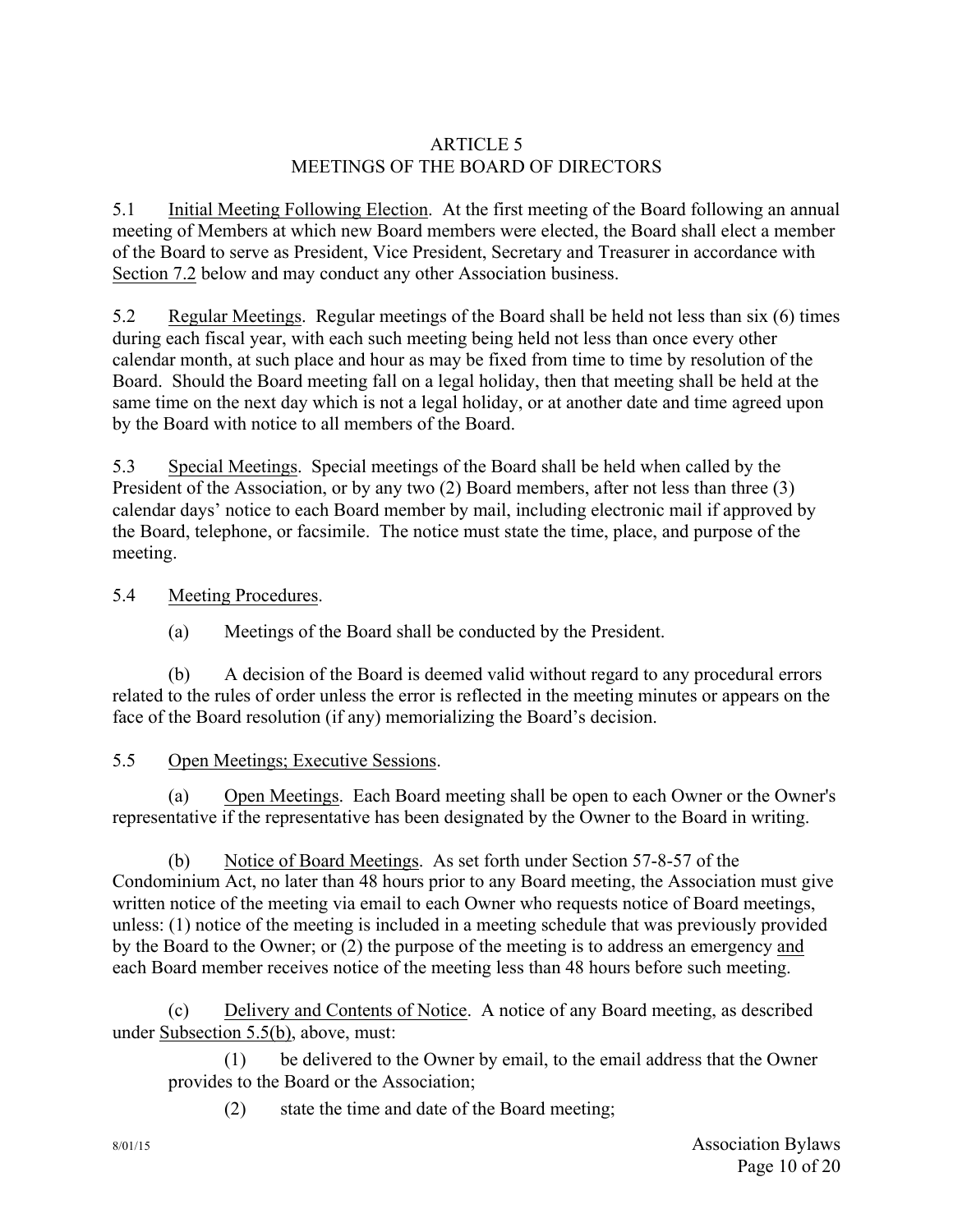(3) state the location of the Board meeting; and

(4) if a Board member may participate by means of electronic communication, provide the information necessary to allow the Owner to participate by the available means of electronic communication.

(d) Executive Sessions. The Board may close a Board meeting to attendance by any Owner or any Owner's representative in order to:

(1) consult with an attorney for the purpose of obtaining legal advice;

(2) discuss ongoing or potential litigation, mediation, arbitration, or administrative proceedings;

(3) discuss a personnel matter;

(4) discuss a matter relating to contract negotiations, including review of a bid or proposal;

(5) discuss a matter that involves an individual if the discussion is likely to cause the individual undue embarrassment or violate the individual's reasonable expectation of privacy; or

(6) discuss a delinquent Assessment or fine.

(e) Owner Comments/Conduct. At each Board meeting, the Board must provide each Owner a reasonable opportunity to offer comments. However, the Board may limit such comments to one specific time period during the meeting. The Board shall have the authority to exclude from a Board meeting, or dismiss from a Board meeting, any Owner who disrupts the proceedings of such meeting.

(f) Failure to Comply. Any failure of the Association or the Board to comply with any portion of Subsections 5.5(a) through (e) shall be subject to the enforcement procedures set forth under Section 57-8-57(8) of the Condominium Act.

5.6 Meetings by Telephonic or Electronic Communication. In the event of an emergency, or by decision of the Board, meetings of the Board may be conducted by communication or by the use of a means of communication that allows all members of the Board participating to hear each other simultaneously or otherwise to be able to communicate during the meeting.

5.7 Waiver of Notice. Any Board member may, at any time, waive notice of any meeting of the Board in writing, and the waiver shall be deemed equivalent to the giving of the notice. Attendance by a Board member at any meeting of the Board shall constitute a waiver of notice by the Board member, except where the Board member attends the meeting for the express purpose of objecting to the transaction of any business because the meeting is not lawfully called or convened. If all Board members are present at any meeting of the Board, no notice to Board members shall be required and any business may be transacted at the meeting.

This Section 5.7 is intended to be consistent with the requirements of Section 16-6a-815 of the Nonprofit Act. In the event Section 16-6a-815, as may be periodically amended, provides "waiver of notice" requirements that in any way differ from those contained in this Section 5.7, then the requirements of Section 16-6a-815 shall control.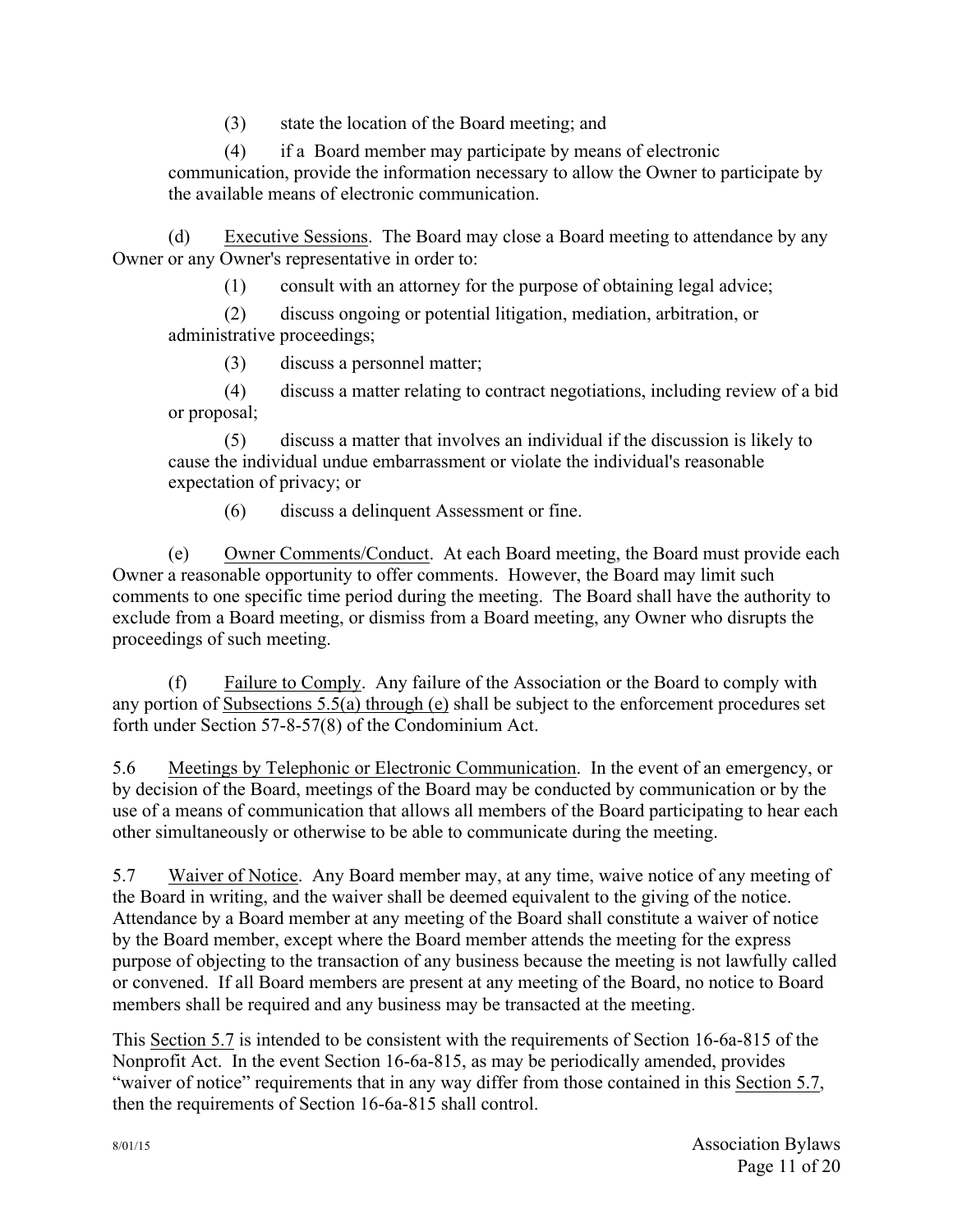5.8 Quorum and Acts. At all meetings of the Board a majority of the existing Board members shall constitute a quorum for the transaction of business and the acts of the majority of the Board members present shall be the acts of the Board. If, at any meeting of the Board, there be less than a quorum present, the majority of those present may adjourn the meeting from time to time. Any unfinished business upon such adjournment of a Board meeting may only be transacted at a subsequent regular or special meeting of the Board that has been properly held by giving notice and conducting such meeting as required by these Bylaws.

## ARTICLE 6 POWERS, RIGHTS, AND DUTIES OF THE BOARD

6.1 General Powers and Duties. The Board shall have the powers and duties necessary for the administration of the affairs of the Association and may do all such acts and things as are not by law, the Declaration or by these Bylaws directed to be exercised and done by the Owners.

6.2 Specific Powers. In addition to powers authorized by the Declaration, these Bylaws or by resolution of the Association, the Nonprofit Act or other applicable law, and subject to Section 6.3 of these Bylaws, the Board shall have the power to:

(a) adopt, publish, amend and modify rules and regulations governing the use of Common Areas, including any improvements, facilities and amenities located thereon, and the personal conduct of the Owners and their tenants or guests thereon, and to establish penalties and fines for the infraction thereof;

(b) suspend the voting rights and the right to use of any recreational facilities located on any Common Area by any Owner (including such Owner's tenants, guests or invitees) during any period in which such Owner shall be in default in the payment of any fine or Assessment levied by the Association against such Owner;

(c) engage the services of a property manager or property management company, accountants, attorneys or other professionals, employees or agents and to pay to said persons a reasonable compensation therefore;

(d) declare the office of a member of the Board to be vacant in the event such member shall be absent from three (3) consecutive regular meetings of the Board;

(e) supervise all officers, agents, managers and employees of the Association, and see that their duties are properly performed;

(f) operate, maintain, repair, improve and replace the Common Areas;

(g) determine and pay the Operating Expenses;

(h) assess and collect the proportionate share of Operating Expenses from the Owners;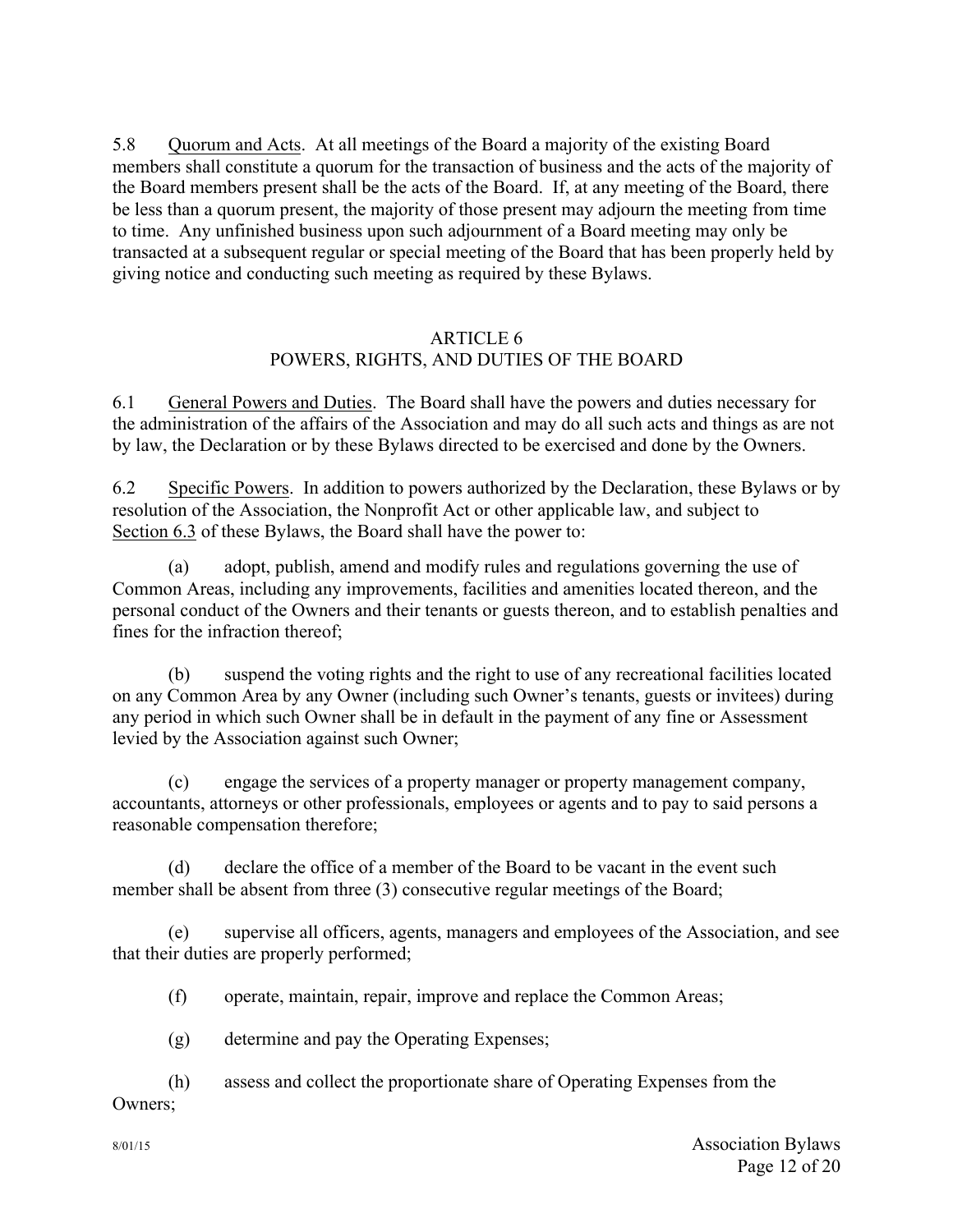(i) enter into contracts, deeds, leases or other written instruments or document for and in behalf of the Association and to authorize the execution and delivery thereof by the appropriate officers;

(j) open bank accounts on behalf of the Association and designate the signatures for such bank accounts pursuant to a resolution adopted by the Board;

(k) purchase, hold, sell, convey, mortgage or lease any interest in real property for and in behalf of the Association subject to the restrictions, limitations and provisions of the Declaration;

(l) bring, prosecute and settle litigation for itself, the Association and the Project, provided it shall make no settlement which results in any uninsured liability against the Board, the Association, or the Project in excess of \$20,000 without prior written approval of a Majority of the Owners;

(m) obtain insurance for the Association with respect to the Units, the Common Areas and/or the Common Improvements, as well as Worker's Compensation Insurance and any other insurance the Board deems appropriate, all in such amounts, with such coverage and subject to such deductibles as the Board determines to be appropriate;

(n) repair or restore the Project (or any portion of the Project) following damage or destruction, or a permanent taking by the power of, or power in the nature of, eminent domain or by an action or deed in lieu of condemnation, not resulting in the removal of the Project from the provisions of the Acts;

(o) purchase or lease, and sell or otherwise acquire or dispose of, on behalf of the Association, items of personal property necessary to convenient in management of the business and affairs of the Association and the Board and in the operation of the Project, including without limitation furniture, furnishings, fixtures, maintenance equipment, appliances and office supplies;

(p) keep adequate books and financial records so that the Board can reasonably and regularly assess the financial status and strength of the Project. Such books and records may include, by example and without limitation, financial reports normally presented by the property manager to the Board, such as budget-to-actual reports for each fiscal quarter and fiscal year, quarterly reports of Owners who are delinquent in their payment of Assessments or any Additional Charges, fiscal quarterly and fiscal annual statements of Association's bank account balances, Association reserves reports, and Special Assessment reports (as applicable), and any other relevant financial reports;

(q) borrow funds and enter into promissory notes, provided that any such action has been approved in writing by a Majority of the Owners;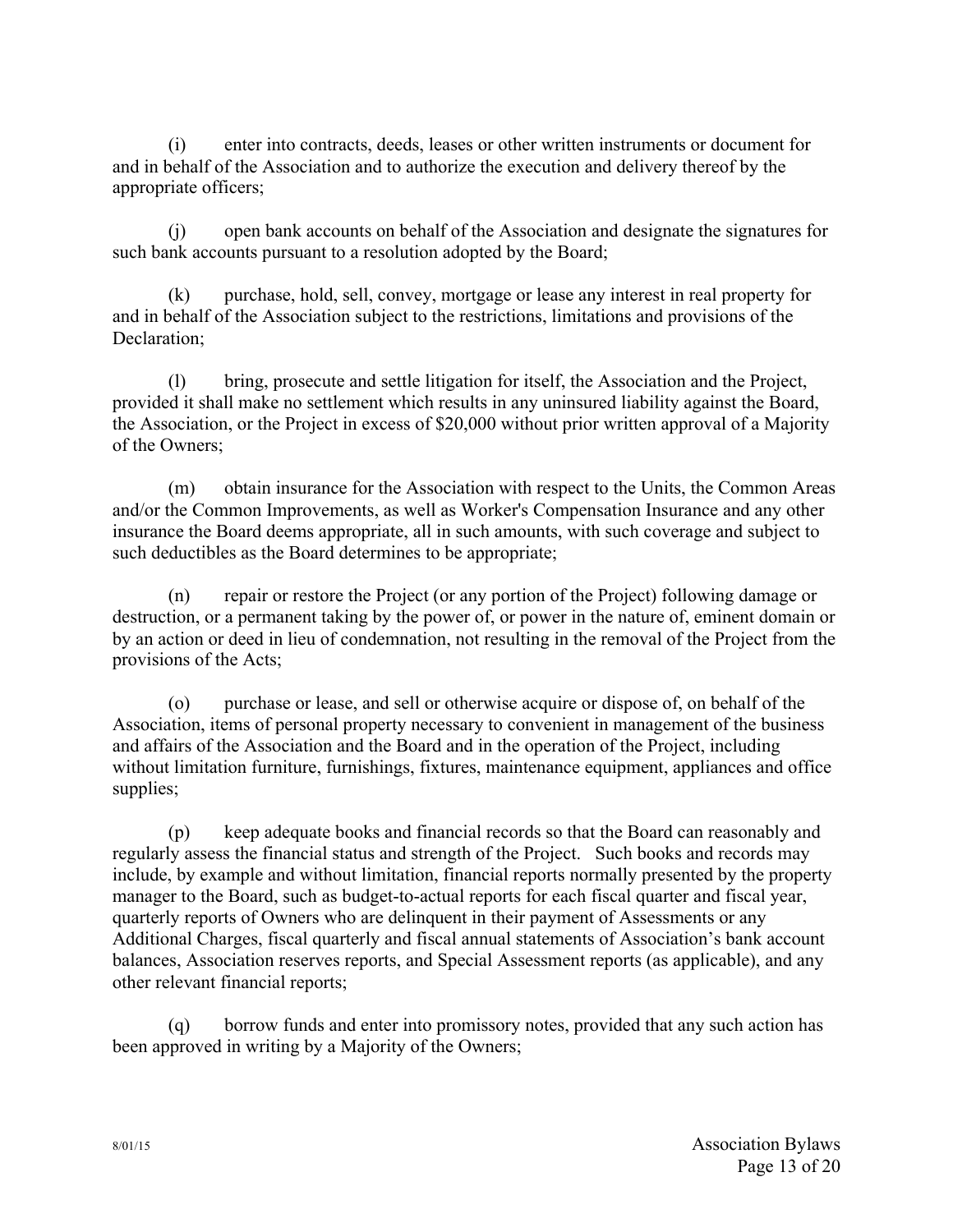(r) sell portions of the Common Areas, provided that any such action has been approved in writing by at least seventy-five percent (75%) of the Owners;

(s) maintain a corporate seal;

(t) approve and sign checks and issue payment vouchers;

(u) pay off or otherwise satisfy any liens against any portion of the Project; and

(v) do all other acts necessary for the operation and maintenance of the Property, including the maintenance and repair of any Unit if the same is necessary to protect or preserve the Project.

## 6.3 Association Contract Requirements.

(a) Minimum Required Bids. The Board shall not execute any contract or agreement on behalf of the Association (i) for any goods or services that exceed \$5,000 in any single instance or (ii) that has a term of more than one year, unless the Board has first made a reasonable attempt to obtain at least two (2) bids from vendors or contractors qualified to provide such goods or services. The requirements of this Subsection 6.3(a) shall not apply (A) if the Board is unable to identify or locate more than one (1) such qualified vendor or contractor that is able or willing to provide the goods or services being sought; or (B) in the event of emergency maintenance or repairs as described under Subsection 6.3(c) below.

(b) Minimum Required Signatures. No member of the Board of Directors (including the President or Vice-President) may unilaterally obligate or bind the Board or the Association regarding the acknowledgement of, performance of, or payment under any contract, agreement or any other document. Any written contract, agreement or document must be signed by at least two (2) members of the Board of Directors unless the Board has specifically authorized (including approval by email) one (1) member of the Board to sign such contract, agreement or other document. The provisions of this Subsection 6.3(b) do not apply to the signing of checks on behalf of the Association. Any such Association checks must be signed by either the President or Vice-President and must also be co-signed by the Manager.

(c) Emergency Maintenance or Repairs. The Manager is prohibited from signing any contract, agreement or other document whatsoever on behalf of the Board or the Association. However, the language of this Subsection 6.3(c) shall not prevent the Manager from performing emergency maintenance or repairs, or from engaging or retaining the maintenance or repair services of any third party, as deemed necessary by the Manager in order to prevent or mitigate any harm or injury to any portion of the Project, any Owners, any tenant, guest or other occupant of any Unit, or any other individuals or property that may be located on the Project. The Manager must notify the Board regarding the Manager's performance of any such emergency maintenance or repairs, or the engagement of any such maintenance or repair services by any third party, no later than twenty-four (24) hours after such emergency maintenance or repairs have been commenced.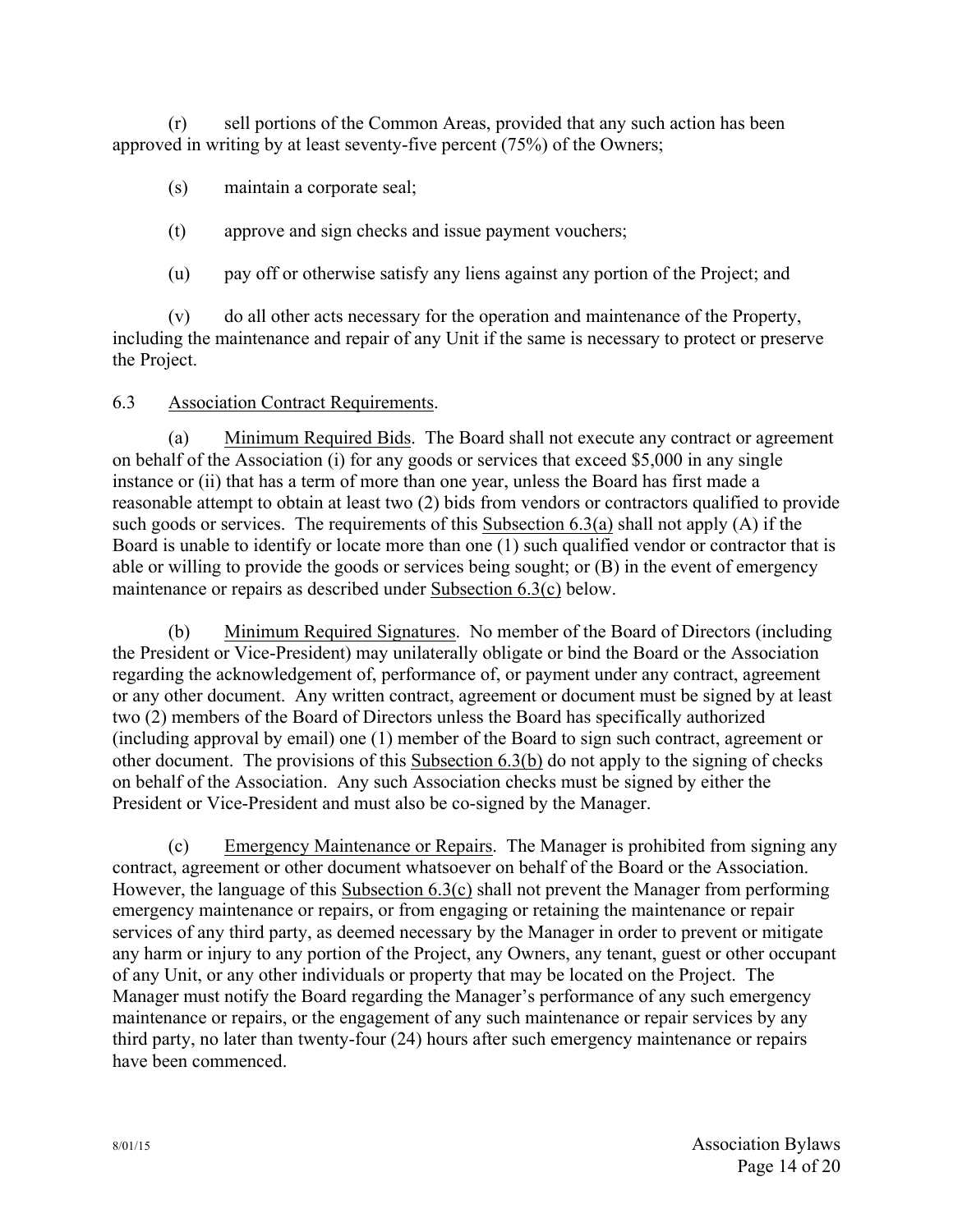### 6.4 Disclosure of Interest.

(a) It shall be the affirmative duty of each Board member to disclose to the Board any conflict of interest which such Board member may have with respect to any matter under consideration by the Board or with respect to any matter under consideration by the Board with respect to any dealings the Association has with outside entities or businesses. Board nominees shall provide a resume to include a statement of business activities prior to being seated on the Board. The required resume will also specifically indicate all full and partial ownership of the nominee in Wolf Lodge Condominium units as well as the extent of rental involvement (including the number of Units managed). A Board member is deemed to have a potential conflict of interest if the Board member has any relationship (or such relationship exists by a spouse, child or parent of the Board member) as a close friend, relative, owner, partner, shareholder, officer, director, employee or agent, with any entity or person with whom the Association is doing or contemplating doing business.

(b) Because the members of the Association are primarily individuals who view the Association's objectives as providing quality services to the members, it shall be a conflict of interest for any Board member to vote on any Board decision from which said Board member or any person or entity with whom said Board member has a relationship described above, expects a profit. A Board member may not vote on an issue when he/she has such a conflict of interest.

(c) Any person who has served as a Board member is prohibited from becoming an employee, officer and/or agent of the association for a period of one (1) year following his/ her termination as a Board member. This restriction may be waived on an individual case basis by unanimous consent of the Board.

### ARTICLE 7 OFFICERS AND THEIR DUTIES

7.1 Designation and Qualification.

(a) Designation. The officers of the Association shall include a President, Secretary and a Treasurer. The Board members may also designate the office of Vice-President, Assistant Treasurer and Assistant Secretary.

(b) Qualifications. The President, Vice-President (if any), Secretary and Treasurer shall each be a member of the Board, but the other officers need not be Board members. Any Board member may be an officer of the Association.

(c) Multiple Offices. The offices of Secretary and Treasurer may be held by the same person. No person shall simultaneously hold more than one (1) of any of the other offices specified in Subsection 7.1(a).

(d) Special Appointments. The Board may elect such other officers as the affairs of the Association may require, each of whom shall hold office for such period, have such authority, and perform such duties as the Board may, from time to time, determine.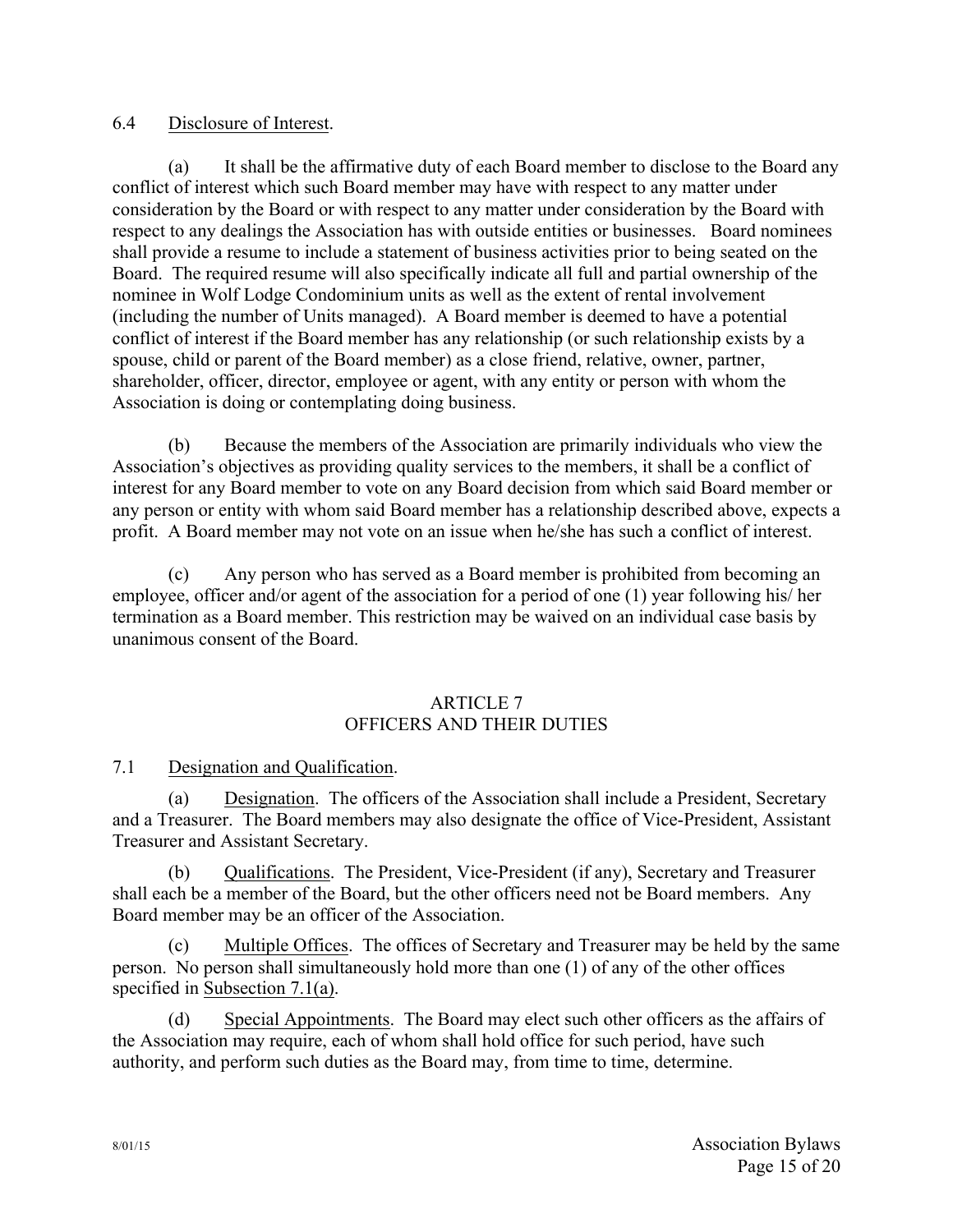7.2 Election and Vacancies. The officers of the Association may be elected by the Board at the first meeting of each new Board held in accordance with Section 5.1 above or any Board meeting thereafter to serve until their respective successors are elected at the next organizational meeting. If any office becomes vacant by reason of death, resignation, removal, disqualification or any other cause, the Board shall elect a successor to fill the unexpired term at any meeting of the Board.

7.3 Resignation. Any officer may resign at any time by giving written notice to the Board, the President or the Secretary. The resignation shall take effect on the date of receipt of the notice or at any later time specified therein, and unless otherwise specified therein, the acceptance of the resignation shall not be necessary to make it effective.

7.4 Removal of Officers. Officers shall hold office at the pleasure of the Board. Upon an affirmative vote of a majority of the members of the Board any officer may be removed, either with or without cause.

7.5 Compensation of Officers. No officer who is a member of the Board may receive any compensation from the Association for acting as an officer, unless the compensation is authorized by a vote of a Majority of the Owners. The Board may fix any compensation to be paid to any officers who are not also Board members.

7.6 Duties of Officers. The duties of the officers are as follows:

(a) President. The President shall be the chief executive officer of the Association. He or she shall preside at all meetings of the Association and of the Board. The President shall have all of the general powers and duties which are usually vested in the office of President of an association.

(b) Vice-President. The Vice-President (if any) shall act in the place and stead of the President in the event of the President's absence, inability or refusal to act, and shall exercise and discharge such other duties as may be required by the Board.

(c) Secretary. The Secretary shall keep the minutes of all meetings of the Board and the minutes of all meetings of the Association, have charge of such books and papers as the Board may direct, and in general, perform all of the duties normally incident to the office of Secretary.

(d) Treasurer. The Treasurer shall have responsibility for the Association's funds and securities not otherwise held by the Manager, and shall be responsible for causing full and accurate accounts of all receipts and disbursements to be kept in books belonging to the Association. The Treasurer shall be responsible for causing the deposit of all monies and other valuable effects in the name and to the credit of the Association in such depositories as may, from time to time, be designated by the Board and disbursing funds as directed by resolution of the Board.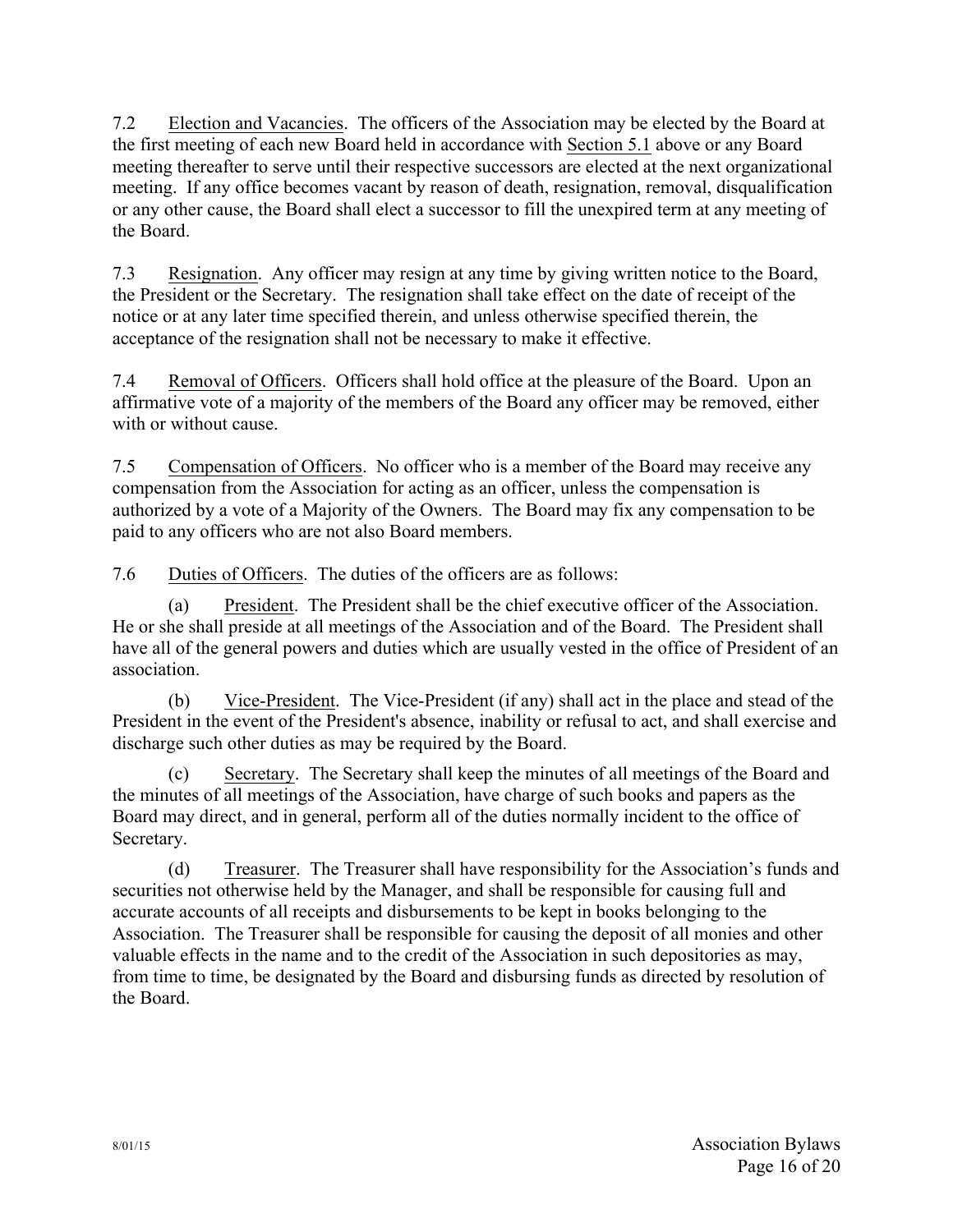#### ARTICLE 8 INDEMNIFICATION OF OFFICERS AND BOARD MEMBERS

Each Board member or Association committee member, or Association officer shall be indemnified by the Association and the Owners against all expenses and liabilities, including attorneys' fees, reasonably incurred by or imposed in connection with any proceeding to which he or she may be a party, or in which he or she may become involved, by reason of holding or having held such a position, or any settlement thereof, whether or not he or she holds such position at the time such expenses or liabilities are incurred except in such cases wherein such person is adjudged (by a court of competent jurisdiction) guilty of willful misfeasance, malfeasance or nonfeasance in the performance of his or her duties; provided, however, that, in the event of a settlement, the indemnification shall apply only when the Board approves such settlement and reimbursement as being in the best interests of the Association.

## ARTICLE 9 RECORDS AND AUDITS

The Association shall maintain within the State of Utah, all documents, information and other records of the Association in accordance with the Declaration, these Bylaws and the Nonprofit Act in the manner prescribed by a resolution adopted by the Board.

9.1 General Records.

(a) The Board or Manager, if any, shall keep records of the actions of the Board and Manager, minutes of the meetings of the Board, and minutes of the meeting of the Association.

(b) The Board or Manager, if any, shall maintain records containing the rules, regulations, and policies adopted by the Association and Board.

(c) The Board or Manager, if any, shall maintain a list of Owners. The list of Owners may specify whether or not the Owner is an Owner in good standing.

(d) The Association shall retain within the State of Utah all records of the Association for not less than the period of time specified and required under applicable law.

9.2 Records of Receipts and Expenditures. The Manager, if any, shall keep detailed, accurate records in chronological order of the receipts and expenditures affecting the Project, itemizing the maintenance and repair expenses of the Common Areas or Association property and any other expenses incurred.

9.3 Assessment Roll. The Assessment roll shall be maintained in a set of accounting books in which there shall be an account for each Unit. The account shall designate the Unit number, the name and address of the Owner or Owners, the amount of each Assessment against the Owners, the dates and amounts in which the Assessment comes due, the amounts paid upon the account, and the balance due on the Assessments.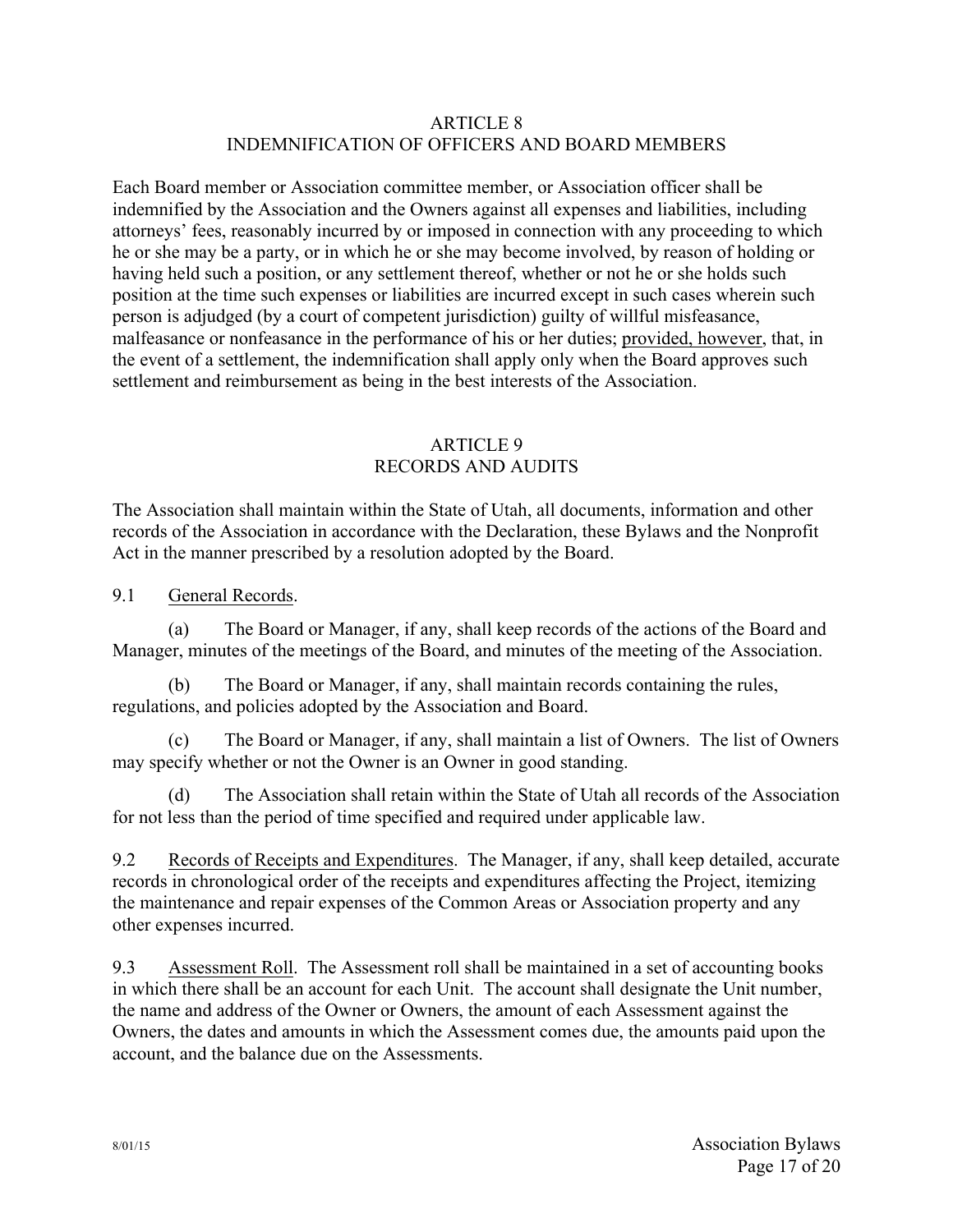## 9.4 Financial Reports and Audits.

(a) An annual report of the receipts and expenditures of the Association and a balance sheet showing assets and liabilities shall be rendered by the Board to all Owners and to all Mortgagees of Units who have requested the same in writing no later than ninety (90) calendar days following the end of each fiscal year. Such report may be provided by mail, email or posting on the Association's website.

(b) No less than once every five (5) fiscal years, the Board shall, at the expense of the Association, obtain an audit or other financial review of the Association's books and records, and shall either cause a copy of the results of such audit or other financial review to be available for review by the Owners, or shall post the results of such audit or other financial review on the Association's website. The Board may not conduct the audit or other financial review itself, and must retain the services of a qualified independent financial entity.

## 9.5 Inspection of Records by Owners.

(a) Except as otherwise provided in Section 9.6 below, all records of the Association shall be reasonably available for examination by an Owner and any Mortgagee of a Unit pursuant to rules adopted by resolution of the Board or if no such resolution has been adopted, pursuant to the Nonprofit Act.

(b) The Board shall maintain a copy, suitable for the purposes of duplication, of the following: (1) the Declaration, Bylaws and any amendments in effect or supplements thereto, and Rules and Regulations of the Association; (2) the most recent financial statement prepared pursuant to Section 9.4 above; and (3) the current Annual Budget of the Association.

(c) The Association, within five (5) business days after receipt of a written request by an Owner, shall furnish the requested information required to be maintained under Subsection 9.5(b), subject to a reasonable fee for furnishing copies of any documents, information or records described in this Section 9.5. The fee may include reasonable personnel costs incurred to furnish the information.

(d) The Board, by resolution, may adopt reasonable rules governing the frequency, time, location, notice and manner of examination and duplication of Association records and the imposition of a reasonable fee for furnishing copies of any documents, information or records described in this Section 9.5. The fee may include reasonable personnel costs incurred to furnish the information.

9.6 Records Not Subject to Inspection. Records kept by or on behalf of the Association may be withheld from examination and duplication to the extent the records concern:

(a) personnel matters relating to a specific identified person or a person's medical records;

(b) contracts, leases and other business transactions that are currently under negotiation to purchase or provide goods or services;

(c) communications with legal counsel that relate to matters specified in Subsections (a) and (b) of this Section 9.6, and any other communications with legal counsel that are protected by any privilege, including the attorney client privilege;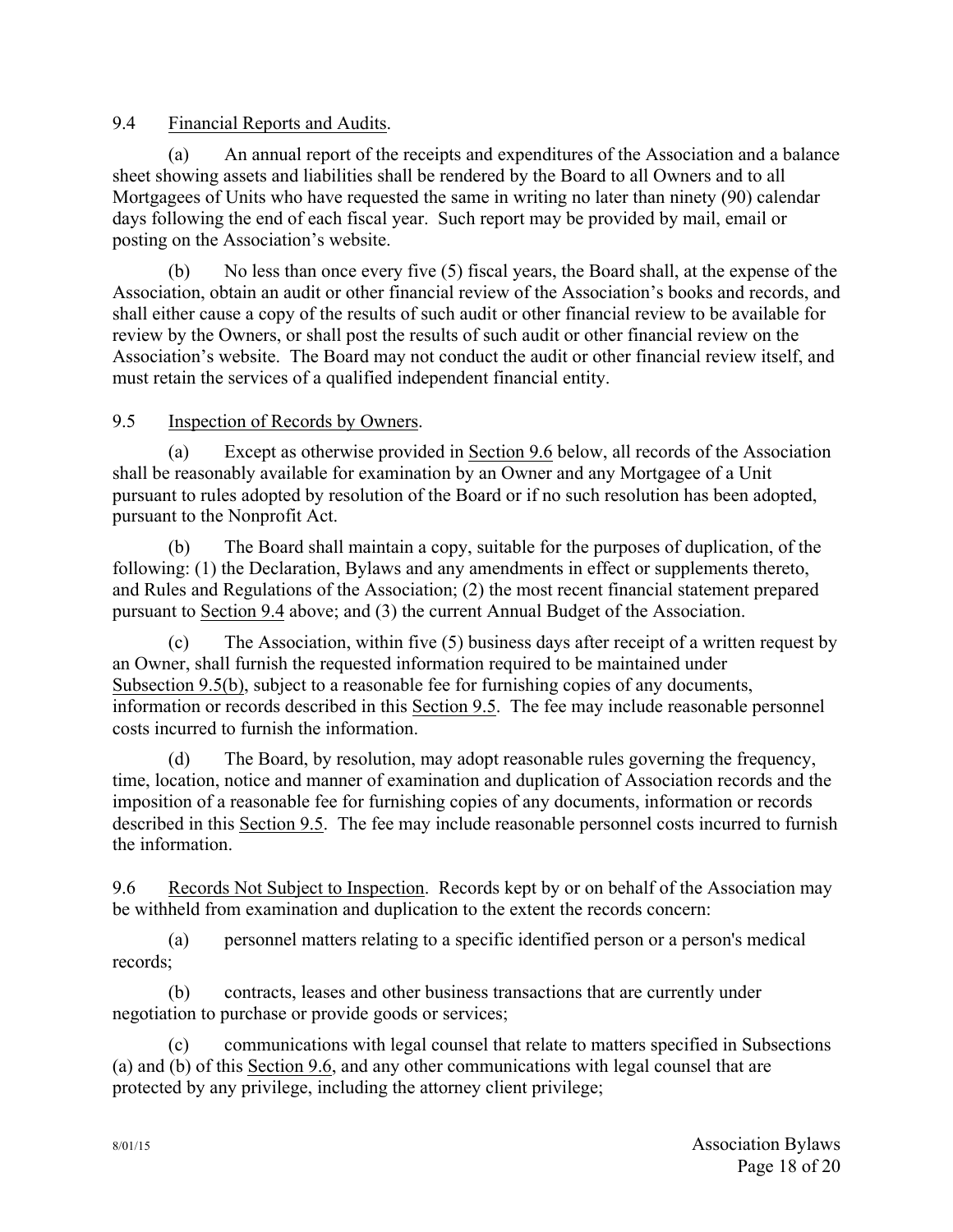(d) disclosure of information in violation of law;

(e) documents, correspondence or management or Board reports compiled for or on behalf of the Association or the Board by its agents or committees for consideration by the Board in executive session held in accordance with these Bylaws;

(f) documents, correspondence or other matters considered by the Board in executive session held in accordance with these Bylaws; and

(g) files of individual Owners, other than those of a requesting Owner or requesting Mortgagee of an individual Owner, including any individual Owner's file kept by or on behalf of the Association.

9.7 Notice of Sale or Mortgage. Immediately upon the sale or Mortgage of any Unit, the Owner shall promptly inform the Secretary or Manager of the name and address of the purchaser, vendee or Mortgagee.

#### ARTICLE 10 AMENDMENTS

10.1 Adoption. Amendments to these Bylaws may be approved by the Association at a duly constituted meeting or meeting by written ballot in lieu of a meeting conducted pursuant to these Bylaws. Approval by at least sixty-seven percent (67%) of the voting rights in the Association is required for any amendment to be adopted. The approval of sixty-seven percent (67%) of the voting rights in the Association shall be required for any amendment or change to the material provisions of the Bylaws pertaining to voting rights.

10.2 Execution and Recording. An amendment shall not be effective until certified by the President and Secretary of the Association as being adopted in accordance with these Bylaws, acknowledged and recorded with the Recorder's Office.

10.3 Challenge to Validity. No action to challenge the validity of an adopted amendment may be brought more than one (1) calendar year after the amendment is recorded.

## ARTICLE 11 **MISCELLANEOUS**

## 11.1 Notices.

(a) Association. All notices to the Association or the Board shall be sent care of the Manager or, if there is no Manager, to the principal office of the Association or to such other address as the Board may hereafter designate from time to time.

(b) Owners.

(1) Except as otherwise provided in the Declaration, these Bylaws or law, all notices to any Owner shall be sent to such address as may have been designated by him or her, from time to time, in writing to the Board, or if no address has been designated, then to the address of such Owner's Unit.